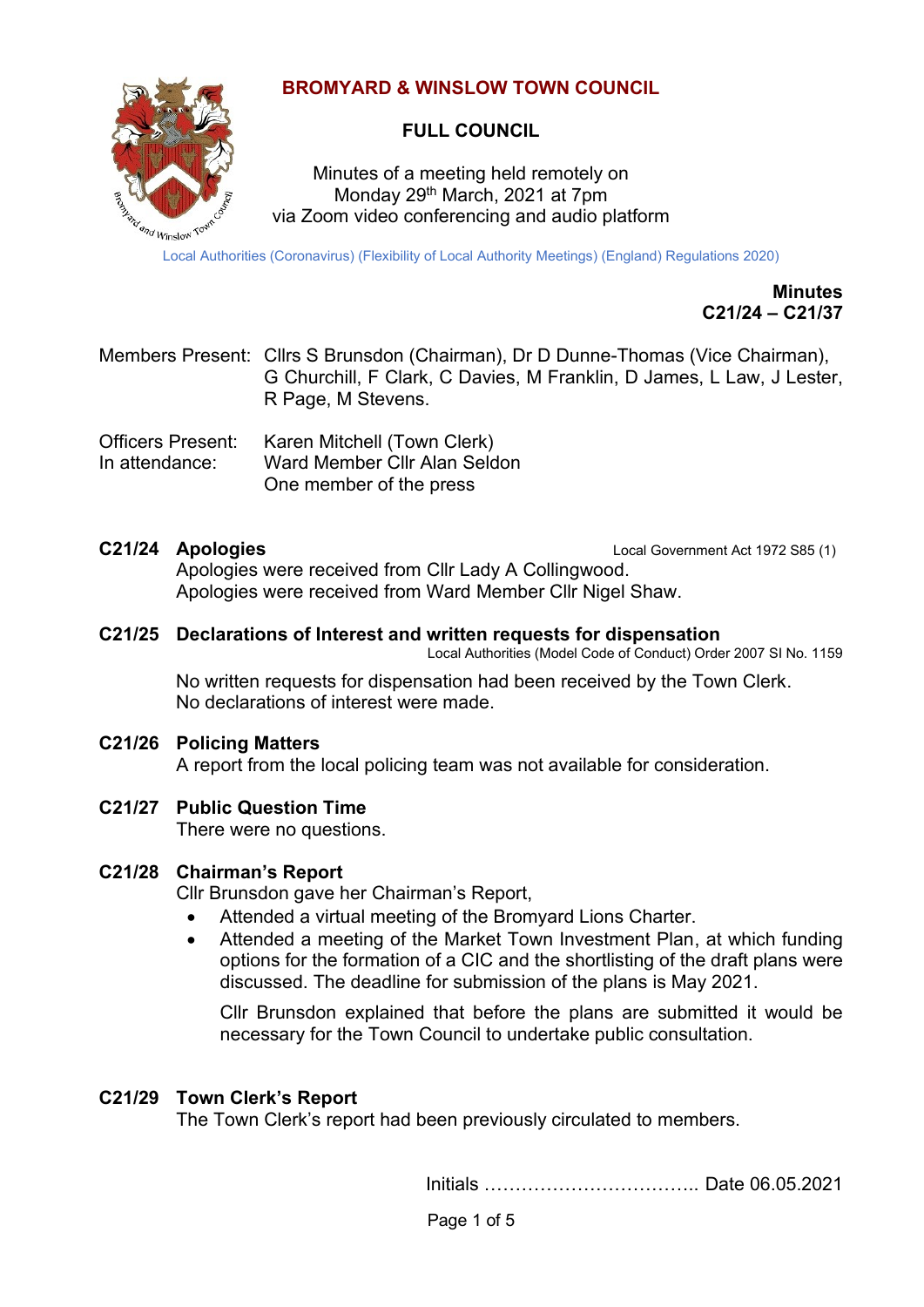The Clerk provided the following updates to her report,

• Local Authorities and Police and Crime Panels (Coronavirus) (Flexibility of Local Authority and Police and Crime Panel Meetings) (England and Wales) Regulations 2020, will not apply to meetings on or after 7th May 2021. Further guidance is expected from NALC via HALC.

The Government has launched a call for evidence (closing date 17th June) to review the pros and cons of these temporary changes and how they worked for local authorities. The Town Council will have the opportunity to submit feedback.

• Parish Summit  $(30<sup>th</sup> March) - Clrs$  are required to register online.

**IT WAS RESOLVED** that the Town Clerk's report and updates be noted.

# **C21/30 Ward Members reports**

- Slight delay to the reopening of the HALO Centre as the fire alarm system needs to be replaced.
- 77 Old Road construction work ceased approximately 2-weeks ago. The developers have assured Herefordshire Council's Planning Department that work will recommence by the end of March. Cllr Seldon will monitor this site.
- Ashfield Way site has not progressed due to issues with ransom strip; planning application and is expected to expire in July 2021.
- Hereford Road Depot has been withdrawn from the Development Partnership programme but planning consent is still valid.
- Pencombe Lane site is the only live site going forward and therefore there is pressure on planners to get it delivered.

#### **C21/31 Exclusion of members of the Public and Press** *LGA 1972 ss 101, 102* To agree any items to be dealt with after the public (including the press) have been excluded as publicity would prejudice the public interest by reason of the confidential nature of the business to be transacted.

**IT WAS RESOLVED** that there were no items that required the exclusion of the Public and Press.

*Cllr Seldon left the meeting.*

# **C21/32 Full Council Minutes** *LGA 1972 Sch 12 para 41(1)*

- 1. The Minutes of the Full Council meeting held on 24<sup>th</sup> February, 2021 were approved as a correct record and signed by the Chairman.
- 2. The Minutes of the Extraordinary Full Council meeting held on 3<sup>rd</sup> March, 2021 were approved as a correct record and signed by the Chairman.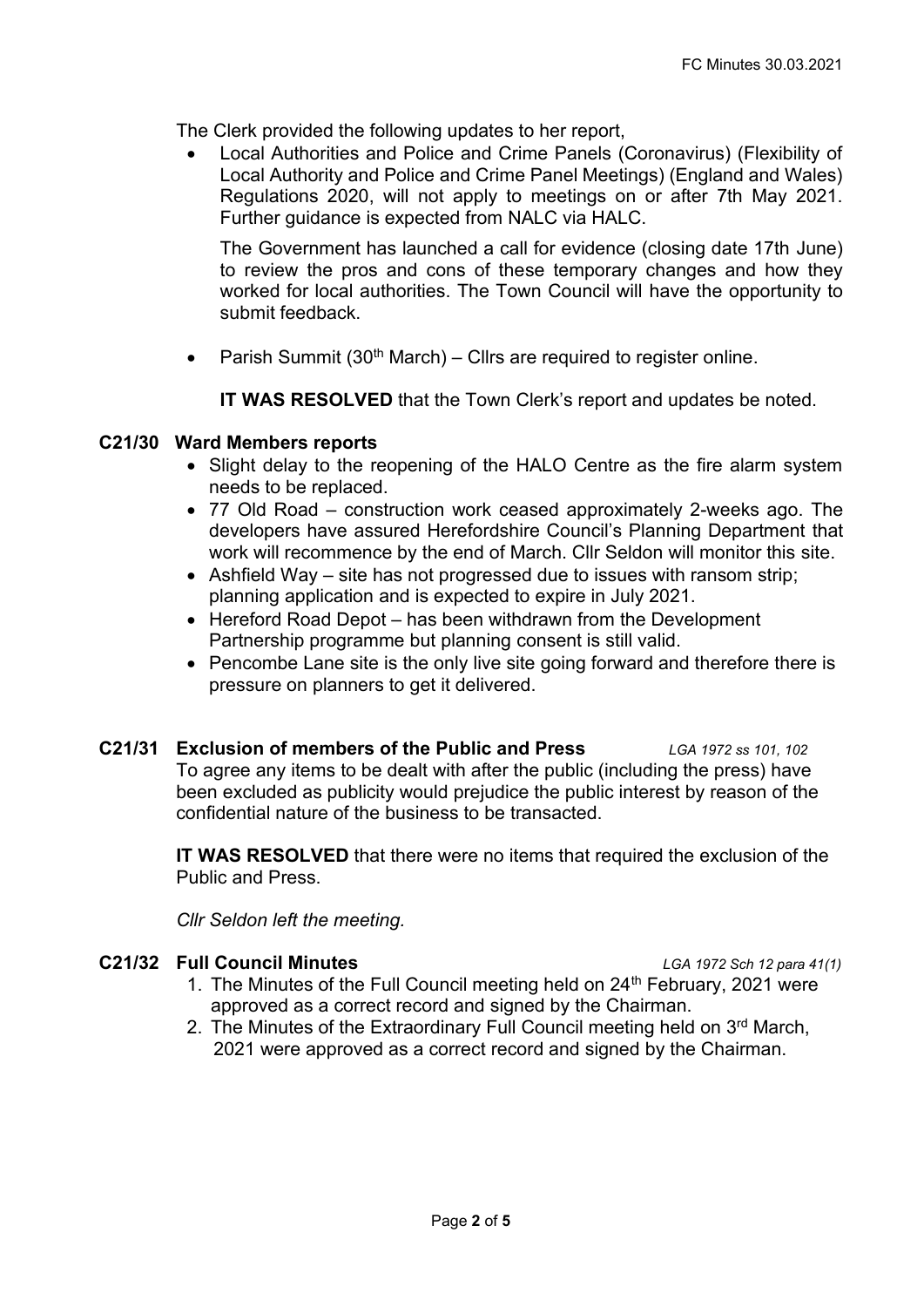# **C21/33 Committee Minutes**

# **1. Planning & Economic Development Committee**

- 1.1 Minutes of the Planning & Economic Development Committee meeting held on 1<sup>st</sup> March, 2021.
- 1.2 Minutes of the Planning & Economic Development Committee meeting held on 15<sup>th</sup> March, 2021.

**IT WAS RESOLVED** to receive and note the Minutes of the Planning & Economic Development Committee - 1<sup>st</sup> March and 15<sup>th</sup> March 2021.

1.3 To consider the following Planning & Economic Development Committee recommendations from the meeting held on 15<sup>th</sup> March:

# 1.3.1 **P21/29** - **Planning Application 190111**

To commission an independent Highways Engineer Report regarding access issues in respect of Planning Application 190111. (Land at Flaggoners Green south of the A44, west of Panniers Lane, east of Chanctonbury and north of Pencombe Lane Bromyard).

Members considered:

- a) A quotation for the above proposed commission.
- b) A proposal from Cllr R Page to set a budget of up to £4,000 for these works.

Cllr Lester voiced his concerns over the proposal, advising that it is for Herefordshire Council to consider the specifics of each application and to consider concerns raised by local councils, members of the public, before making a final decision.

Cllr Page reminded members that the Town Council had previously sought expert opinion on planning matters, which proved to be successful.

Following discussion, **IT WAS RESOLVED** to accept the quotation and instruct the Clerk to notify the consultant at the earliest opportunity, and, to set a budget of up to £4,000 for these works.

# 1.3.2 **P21/32 East of the Town Car Parking**

That negotiations be opened with any private landowners who may have suitable, interim, car parking facilities to the East of the Town **Centre** 

Members considered this item.

**IT WAS RESOLVED** to defer this item to the Finance and Properties Committee for initial consideration.

*Cllr Lester left the meeting.*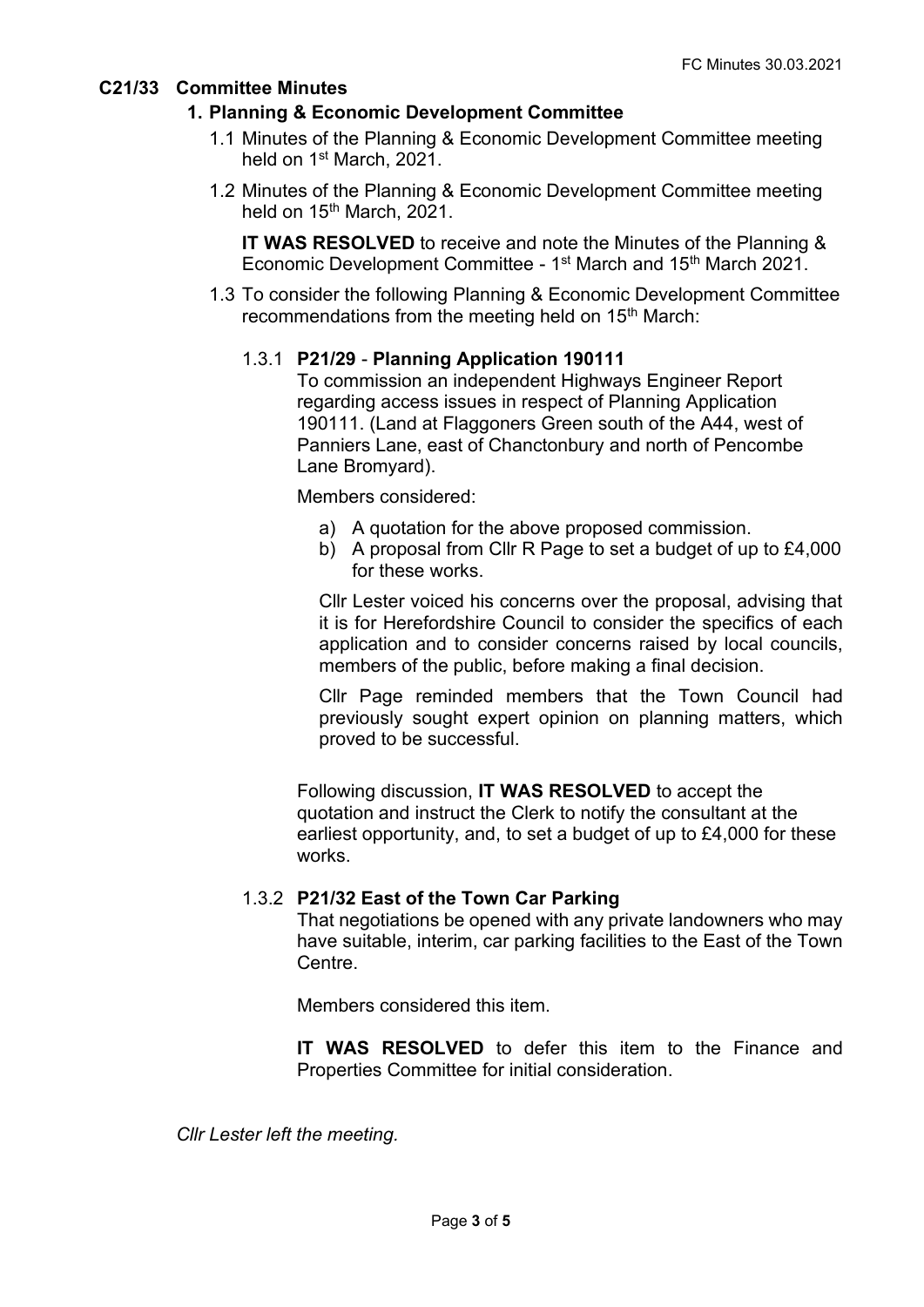# **2. Finance & Properties Committee**

1.1 Minutes of the Finance & Properties Committee meeting held on  $8<sup>th</sup>$ March, 2021.

**IT WAS RESOLVED** to receive and note the Minutes of the Finance & Properties Committee meeting held on 8th March, 2021.

1.2 To consider the following Finance & Properties Committee recommendations from the meeting held on 8<sup>th</sup> March 2021:

# 1.2.1 **F21/26 Financial Controls review**

That the following documents, as amended, be approved, and adopted.

- a) Financial Regulations
- b) Management of Internal Control Systems
- c) Internal Financial Controls Day to Day Procedures
- **IT WAS RESOLVED** to approve and adopt documents a to c.

# 1.2.2 **F21/27 Health & Safety**

Renewal of the contract for Health & Safety support from Ellis Whittam Services, commencing 9<sup>th</sup> April 2021 for a period of 36 months, in the sum of £2,182.20 per annum.

**IT WAS RESOLVED** to approve the renewal of the contract for Health & Safety support from Ellis Whittam services, for 36 months, in the sum of £2,182.20.

# **C21/34 Herefordshire Council – Public Green Spaces Community Grant Scheme**

The Town Council was advised that it has been successful in its application for a grant from Herefordshire Council's Public Green Spaces Grant Scheme 2020.

Members considered acceptance of:

- 1) The formal Grant Offer (with conditions) of up to £9,504.65 (one off payment).
- 2) The quotation from the Town Council's contractor to carry out grounds maintenance to the additional sites as specified with the grant application, namely: Bramley Orchards; Chestnut Way; Hereford Road; Nunwell Park; Oak Close; Pear Tree Close; Stonehill Drive; Winslow Road.

Members noted that if accepted, the Town Council would be granted a "cultivation licence". The purchase of capital items such as litter bins and benches would be reclaimed from the grant.

*In view of the shortness of time, IT WAS RESOLVED to suspend Standing Order 3w to complete the remaining business on the agenda.*

**IT WAS RESOLVED** to accept the formal Grant Offer from Herefordshire Council and to accept the quotation from the Town Council's contractor for grounds maintenance for the additional sites, in the sum of £3,096.50 plus VAT.